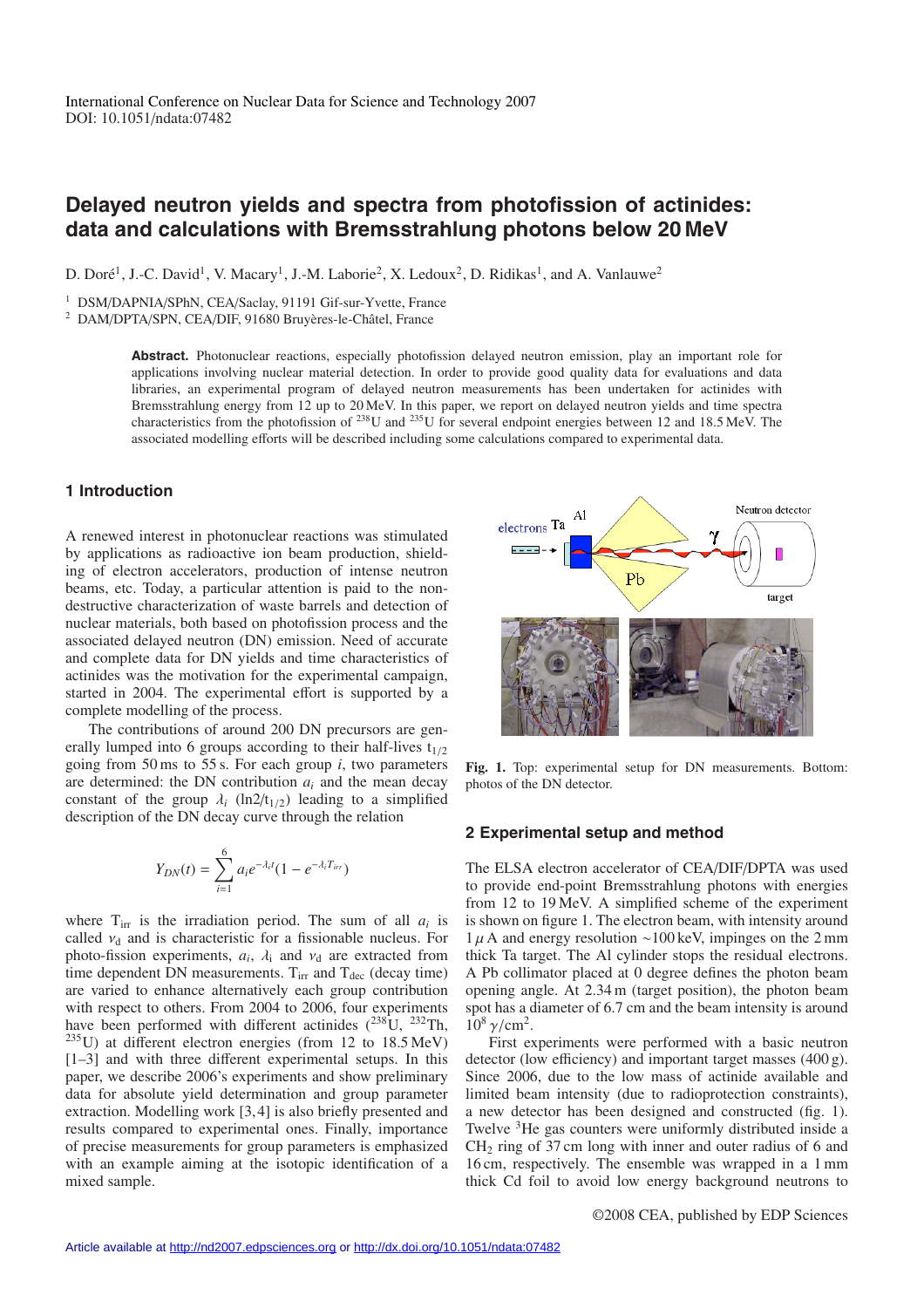

**Fig. 2.** DN time dependent yield for 238U after 70 cycles with  $T_{irr}$ =100  $\mu$ s.

be detected.  $CH<sub>2</sub>$  thickness has been optimized to obtain a constant efficiency over the expected DN energy range (0.1 to 1.0 MeV). Within this configuration an efficiency of ∼20% is obtained, a gain of a factor 10 compared to our previous DN detectors.

The experimental method consists of repetitive cycles of irradiation and decay periods. To extract group parameter three different combinations of irradiation-decay times are performed:  $300 \text{ s} - 300 \text{ s}$ ;  $10 \text{ s} - 100 \text{ s}$  and  $100 \mu\text{s} - 40 \text{ s}$ . For absolute DN yield measurements, the short irradiation is used.

#### **2.1 Absolute DN yields**

In November 2006, the whole range of electron energy between 12 and 18.5 MeV has been covered to measure absolute DN yields for <sup>238</sup>U (400 g) and <sup>232</sup>Th (300 g). For <sup>235</sup>U (11 g), only few points have been studied. A typical decay spectrum of 238U DN yields, obtained after 70 repetition cycles with  $100 \mu s$ –40 s irradiation-decay sequences, is presented in figure 2.

For a T<sub>irr</sub>  $\ll$  shortest T<sup>i</sup><sub>1/2</sub>, the absolute yield ( $v_d$ ) is the ratio of the emitted DN over the number of fissions. The number of DN is the integral of the curve on figure 2 corrected for background, detector efficiency and contribution of (n,fiss) reactions. The number of fissions (induced by photon and neutrons) is evaluated using the MCNPX transport code. The total beam charge was recorded during the irradiations. The exact geometrical description of the set-up (converter; collimator and sample) is taken into account in the simulation. Figures 3 and 4 show preliminary results of total DN yields (full symbols) for the  $^{238}$ U and  $^{235}$ U targets. Error bars are only statistical. The systematic uncertainty due to the electron charge measurements is difficult to evaluate and has not yet been taken into account. Previous results of Nikotin et al. [5] at 15 MeV are also shown in figures 3 and 4 (open circles). As can be seen from these comparisons, our data are coherent with Nikotin's data giving the uncertainties which are reduced. Some other experimental data are also plotted on figures 3 and 4 [6, 7]. Here again, within the error bars, all data are consistent with our preliminary results. We note separately that in the case of the <sup>235</sup>U target, containing 7% of <sup>238</sup>U, the contribution of  $^{238}U(\gamma,f)$  had to be subtracted. This will be done after complete analysis of the present <sup>238</sup>U data.



**Fig. 3.** Absolute DN yields for <sup>238</sup>U as a function of electron energy.



The behaviour of  $v_d$  as a function of the electron energy is also of our primary interest. Trends are similar for  $^{235}$ U and <sup>238</sup>U with a decrease of  $v_d$  around 13 MeV. This decrease is generally interpreted as the opening of the 2nd chance fission channel ( $E_{thr} \sim 12 \text{ MeV}$ ) but more precise interpretation has still to be studied.

#### **2.2 Group parameters**

Available data for 238U DN six group parameters show important discrepancies. For example, Kull et al. [8] have reported an important difference for contribution of groups 4 and 6 in respect to Nikotin's data. It can be seen in figure 5, where there is a factor of two between Kull's and Nikotin's data for these groups. Kull et al. have attributed these discrepancies to the opening of the 2nd chance fission around 15 MeV.

We have determined group parameters for  $^{238}$ U at 15 and 18 MeV previously. As mentioned earlier, in order to extract  $a_i$  and  $\lambda_i$  for all groups, three types of irradiation are used. First, for the 300–300 s combination, the parameters for groups 1 and 2 have been evaluated. Then, these parameters have been fixed and from the second type of irradiation (10– 100 s), parameters of groups 3 and 4 have been extracted. Finally, using the short irradiation spectrum,  $5<sup>th</sup>$  and  $6<sup>th</sup>$  group parameters have been determined. Results shown on figure 5 for 15 MeV (black squares) and 18 MeV (black points) have confirmed Kull's data. It seems that there is no evolution of *ai* between 8 and 18 MeV. This observation concerning group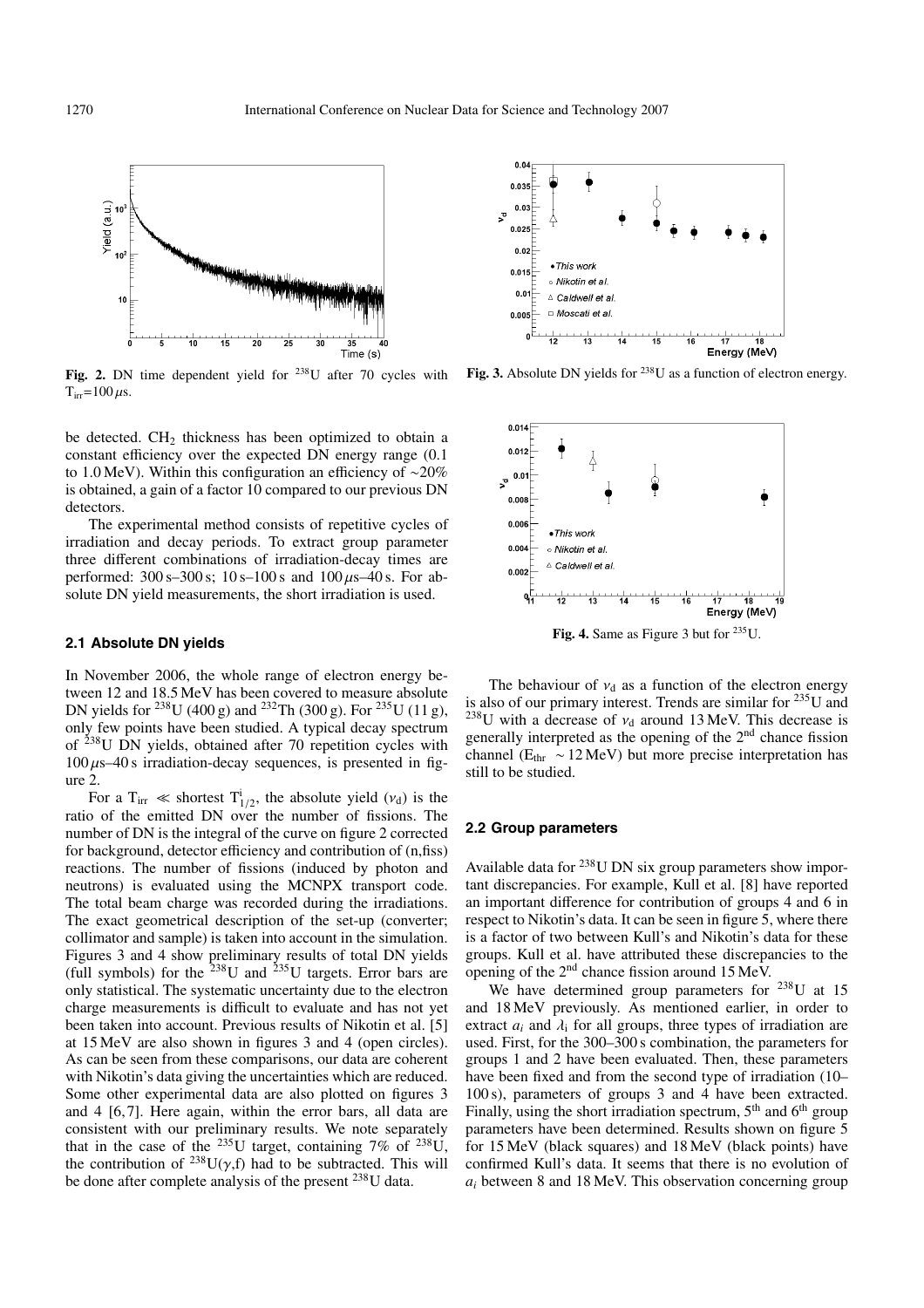

Fig. 5. Relative DN group contributions for photofission of <sup>238</sup>U.



Fig. 6. Same as figure 5 but for <sup>235</sup>U.

5 and 6 is particularly important for applications and will be discussed in section 3.

For 235U (fig. 6), Kull's data at 8 and 10 MeV (open squares and triangles) are rather close except for group 3 and 5. However, discrepancies with Nikotin's data appear for almost all groups. Our analysis for 235U is still in progress but already seems to indicate that here again Nikotin's data overestimates the  $6<sup>th</sup>$  group contribution.

# **3 Modeling**

The modeling work is an important step in order to provide group parameter for all actinides. The whole process has been taken into account in the developed calculations. First of all, the Bremsstrahlung photon spectrum inside the actinide sample is calculated with the MCNPX code (ref. [9]) taking into account the exact experimental set-up. In the  $\gamma$ -excitation of nucleus we considered only the Giant Dipole Resonance contribution, where an empirical systematic based on the sum of two Lorentzian distributions seems to describe this process properly below 20 MeV.

The de-excitation of the nucleus is treated by the ABLA model developed at GSI [10] known to give good results in the case of high energy spallation reactions. Competition between particle emission and fission is treated by a statistical



**Fig. 7.** Predicted and measured mass distributions for photofission of  $235$ U at 15 and 25 MeV.



**Fig. 8.** Relative DN group contributions for photofission of 235U.

model. In other words, the complete code provides neutron emission, fission cross section and also fission yields. Note that the multi-chance fissions are taken into account as well. At this step, some experimental fission mass distributions are available to be compared to predicted ones. In figure  $7, \frac{235}{10}$ mass yields show a good agreement with Jacobs and Thierens data [11–13]. Similar quality is also obtained for  $^{238}$ U,  $^{237}$ Np and 239Pu. Isotopic yields, closely related to our observable, i.e., DN yields, are presented in [3].

To treat the calculation of DNs, the independent fission yields predicted by ABLA are transferred into cumulative yields using the CINDER'90 transmutation-decay code [14]. The DN precursors are identified and selected according to the nuclear data tables. Using tabulated DN emission probabilities and half-lives, all precursors are merged into six DN groups according to their half-lives. In this way the model provides a full set of DN parameters (total yield  $v_d$ , six group yields  $a_i$ and averaged group time constants  $\lambda_i$ ).

Calculated group yields (stars) for  $^{235}$ U are compared to experimental data (triangles) in figure 8. The general agreement is good and especially for group 5 and 6, which have an important role for applications such the one described below.

Discrepancies for groups 3 and 4 seem to be systematic since it has also been observed for  $238$ U and  $232$ Th. This shift has to be investigated.

## **4 Isotopic identification**

Irradiation of actinide mixtures was also performed in order to test the possibility to determine the composition and the